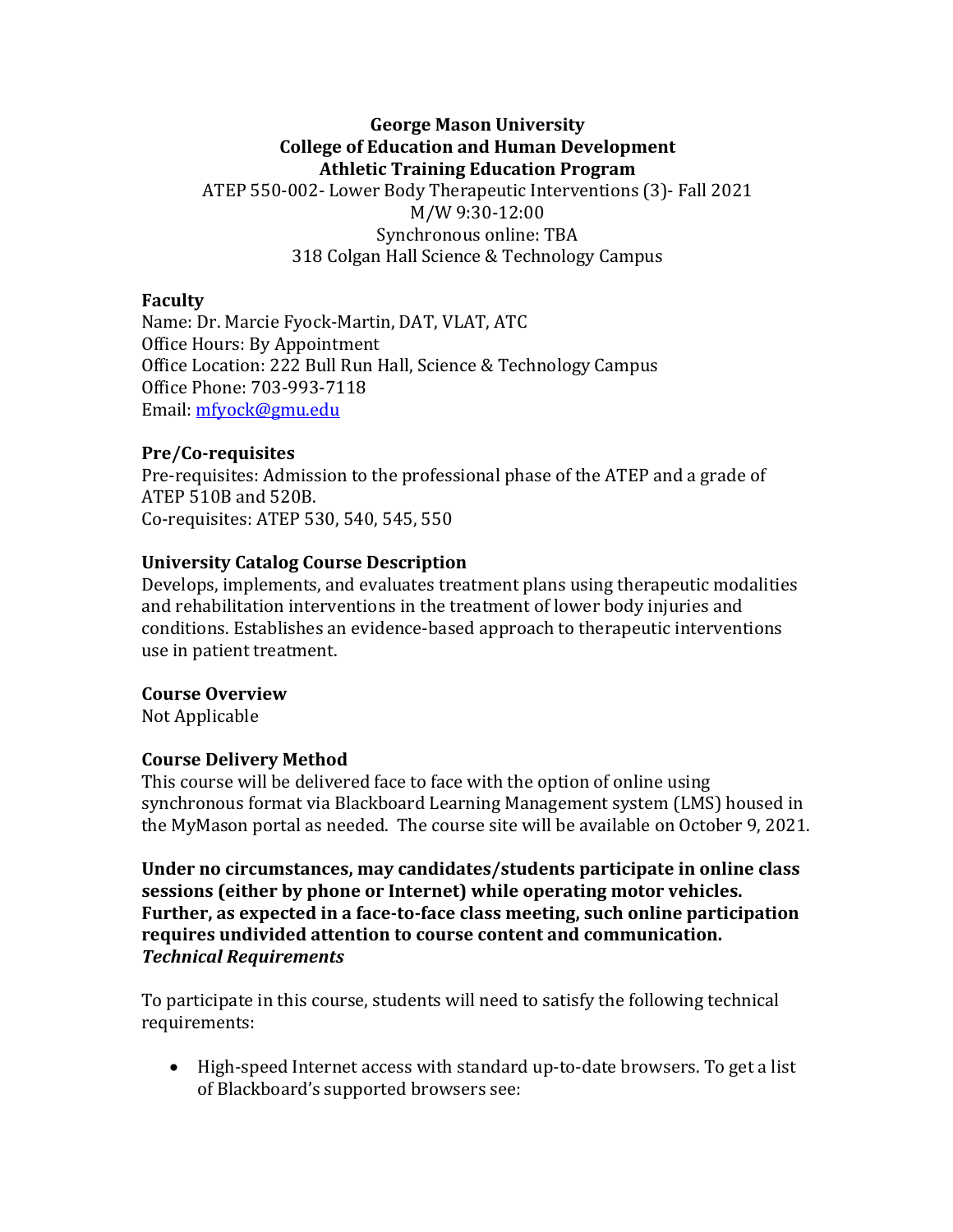https://help.blackboard.com/Learn/Student/Getting Started/Browser Support#su pported-browsers

To get a list of supported operation systems on different devices see:

https://help.blackboard.com/Learn/Student/Getting Started/Browser Support#te sted-devices-and-operating-systems

- Students must maintain consistent and reliable access to their GMU email and Blackboard, as these are the official methods of communication for this course.
- Students will need a headset microphone for use with the Blackboard Collaborate web conferencing tool. [Delete this sentence if not applicable.]
- Students may be asked to create logins and passwords on supplemental websites and/or to download trial software to their computer or tablet as part of course requirements.
- The following software plug-ins for PCs and Macs, respectively, are available for free download: [Add or delete options, as desire.]
	- o Adobe Acrobat Reader: https://get.adobe.com/reader/
	- o Windows Media Player:

https://support.microsoft.com/en-us/help/14209/get-windows-media-player

o Apple Quick Time Player: www.apple.com/quicktime/download/

# *Expectations*

• Course Week:

Our course week will begin on the day that our synchronous meetings take place as indicated on the Schedule of Classes.

• Log-in Frequency:

Students must actively check the course Blackboard site and their GMU email for communications from the instructor, class discussions, and/or access to course materials at least 5 times per week. In addition, students must log-in for all scheduled online synchronous meetings.

• Participation:

Students are expected to actively engage in all course activities throughout the semester, which includes viewing all course materials, completing course activities and assignments, and participating in course discussions and group interactions.

• Technical Competence:

Students are expected to demonstrate competence in the use of all course technology. Students who are struggling with technical components of the course are expected to seek assistance from the instructor and/or College or University technical services.

• Technical Issues:

Students should anticipate some technical difficulties during the semester and should, therefore, budget their time accordingly. Late work will not be accepted based on individual technical issues.

• Workload: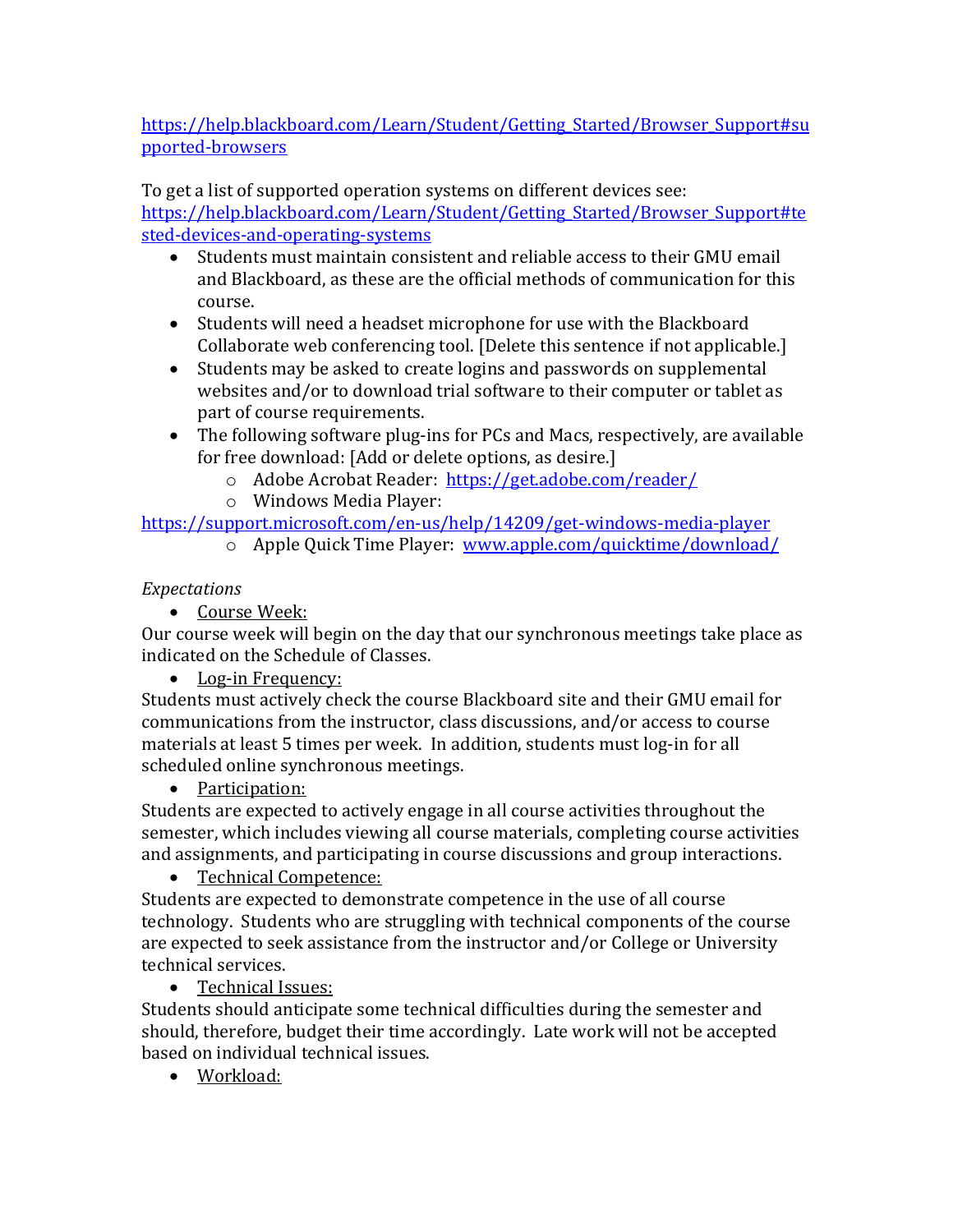Please be aware that this course is not self-paced. Students are expected to meet specific deadlines and *due dates* listed in the Class Schedule section of this syllabus. It is the student's responsibility to keep track of the weekly course schedule of topics, readings, activities and assignments due.

• Instructor Support:

Students may schedule a one-on-one meeting to discuss course requirements, content or other course-related issues. Those unable to come to a Mason campus can meet with the instructor via telephone or web conference. Students should email the instructor to schedule a one-on-one session, including their preferred meeting method and suggested dates/times.

• Netiquette:

The course environment is a collaborative space. Experience shows that even an innocent remark typed in the online environment can be misconstrued. Students must always re-read their responses carefully before posting them, so as others do not consider them as personal offenses. *Be positive in your approach with others and diplomatic in selecting your words.* Remember that you are not competing with classmates, but sharing information and learning from others. All faculty are similarly expected to be respectful in all communications.

• Accommodations:

Online learners who require effective accommodations to insure accessibility must be registered with George Mason University Disability Services.

# **Learner Outcomes or Objectives**

This course is designed to enable students to do the following:

- 1. Review the healing process and incorporate therapeutic interventions suitable to each phase;
- 2. Select appropriate therapeutic interventions for lower body injuries;
- 3. Differentiate flexibility techniques used in prevention and rehabilitation of lower body injuries;
- 4. Explain muscular strength testing techniques;
- 5. Indicate appropriate joint mobilization techniques;
- 6. Explain therapeutic exercises used for specific lower body injuries;
- 7. Identify return to sport criteria and testing for each joint of the lower body;
- 8. Define long and short-term rehabilitative goals appropriate for specific lower body injuries;
- 9. Identify therapeutic exercise equipment, techniques and principles;
- 10. Develop rehabilitative plans specific to lower body injuries;
- 11. Synthesize the literature to develop an evidence-based research project (to include but not limited to case study, clinical research project, critical appraisal of topic) for athletic-training related topic;
- 12. Evaluate abnormal gait patterns.

# **Accreditation Standards**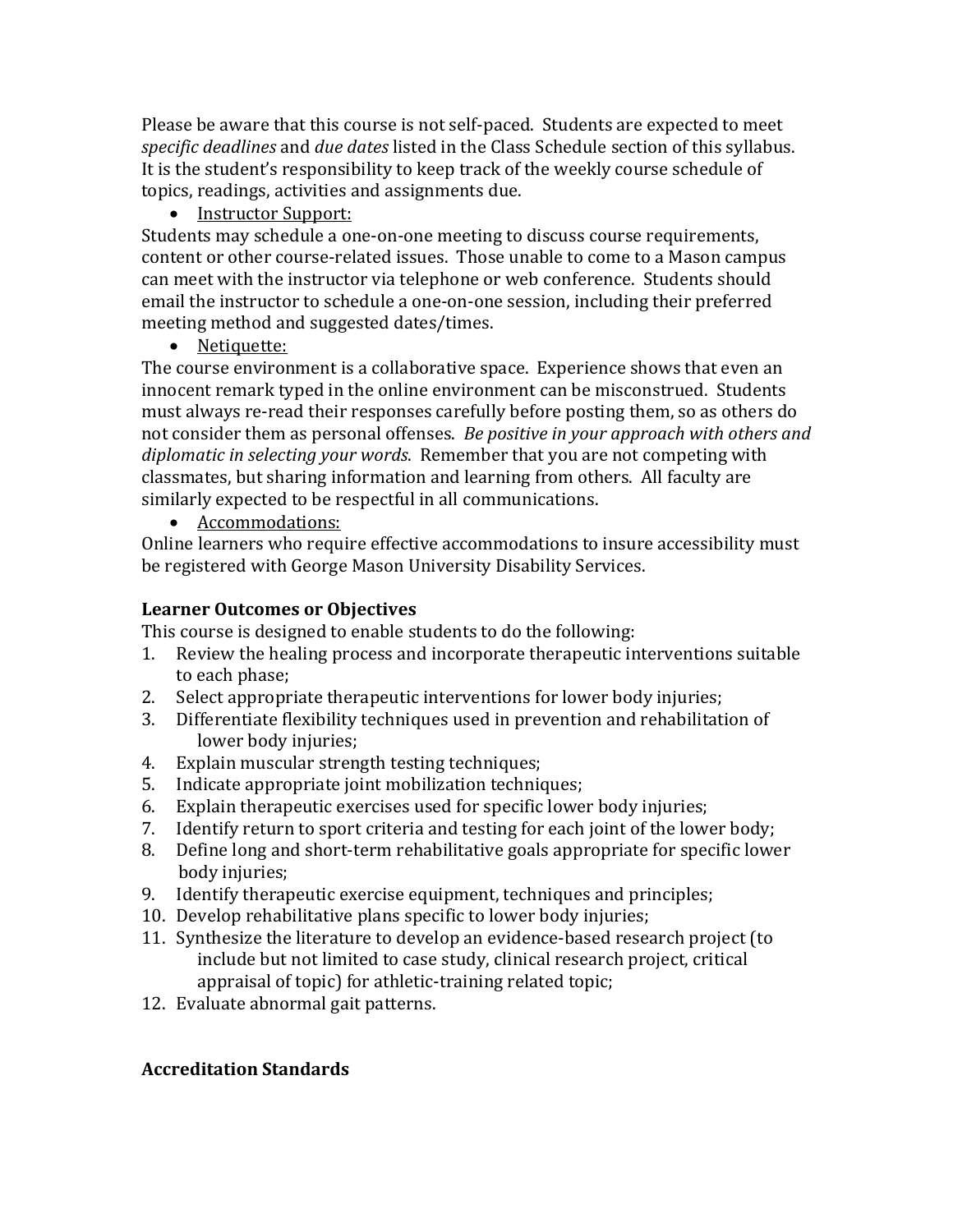The course meets Commission on Accreditation of Athletic Training Education (CAATE) competencies and proficiencies in one or more of the following content areas: evidence-based practice, prevention and health promotion, clinical examination and diagnosis, acute care of injury and illness, therapeutic interventions, psychosocial strategies and referral, healthcare administration, professional development and responsibility.

## **Required Texts**

- 1. Prentice, W. (2015). *Rehabilitation Techniques for Sports Medicine and Athletic Training.* (7<sup>th</sup> ed.). Slack Incorporated.
- 2. Additional readings as assigned

## **Course Performance Evaluation**

Students will be evaluated on content standards (knowledge gained) and performance (demonstration of the content). Content standards may be assessed via written assignments and exams. Students are expected to submit all assignments on time in the manner outlined by the instructor  $(e.g., Blackboard, hard copy)$ .

*Quizzes*- Weekly quizzes will be completed via BB and due by the beginning of each class as outlined in the syllabi and will be on topics covered in the lectures, PPT, and supplemental materials provided. These quizzes will be timed and you will only have one chance at completing them. All efforts for academic honesty will be taken.

*Examinations* –(5 midterm examinations and 1 final examination) will be completed face to face and include multiple choice, true/false, fill in the blank, matching, short answer, and essay questions. Each examination will test the material covered in class and assigned readings. Final examination is cumulative. All efforts for academic honesty will be taken.

*Critically Appraised Topic Assignment* - A critically appraised topic (CAT) is essentially a brief systematic review and critique of the most current and best available evidence to answer a focused clinical question. These questions should be related to the recognition, rehabilitation, and prevention of sport-related injuries. You are required to create an appropriate focused clinical question, conduct an EBM search and identify a minimum of 6-10 ORIGINAL (research) peer-reviewed manuscripts relevant to the proposed clinical question. The proposed clinical question **must be** approved by instructor and directly related to therapeutic interventions. You will then create the introduction/clinical scenario establishing the background driving the need for the CAT manuscript. A complete assignment description and grading rubric will be available on Blackboard.

### *Professionalism*

Students are expected to exhibit professional behaviors and dispositions at all times. It is critical that each student conduct himself/herself in an appropriate manner and decorum fitting of a health care provider. Making light of injuries, conditions, or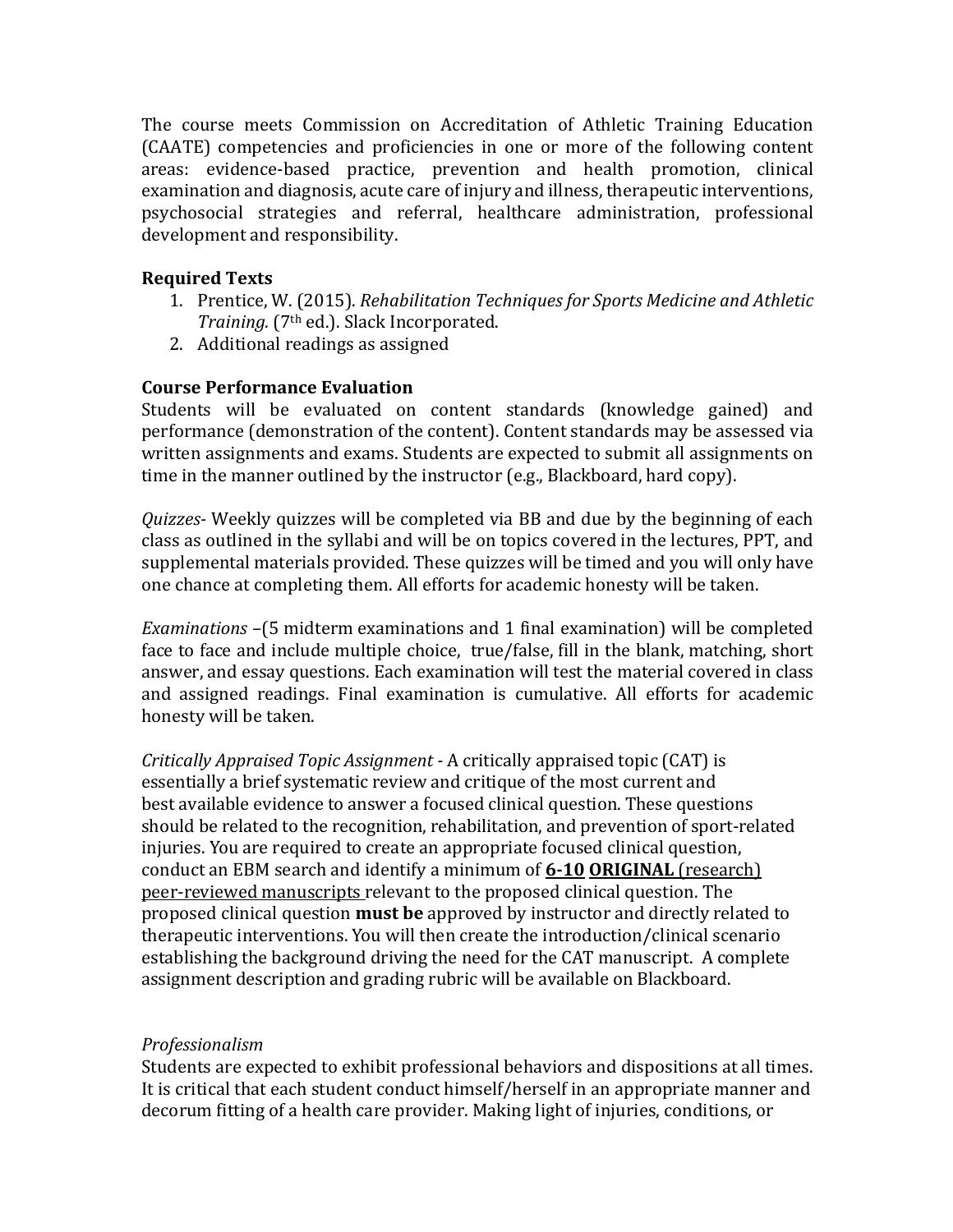illnesses or any action that is not respectful to the class, instructor, or patient study will not be tolerated. Submission of documents or assignments should not include personal information and should comply with Health Insurance Portability & Accountability Act (HIPAA) regulations.

- *Communication* When communicating with the instructor and classmates, either face-to-face or via email, students should address the other person appropriately, use appropriate language and maintain a civil demeanor.
- *Responsibility/Accountability/ Honesty/Integrity-Professionals take responsibility* for their actions and are accountable. This can occur at multiple *levels but generally consists of being on time, completing assignments on time,* submitting work that is of the appropriate quality, honoring commitments and *owning up to mistakes. Students are expected to interact with the instructor and classmates in appropriate, respectful and civil behaviors. Professionals keep* their word when committing to something and act in an ethical and *respectful manner. See George Mason University policy for further guidance.*
- Professionalism evaluation Any professionalism violation will be documented *by the instructor. Violations will result in a 1-point deduction per episode from the final point total.*

#### *Attendance*

Attending, being on-time for class, active and prepared participation and respect for peers and instructor are important components of this course. Therefore, students will lose credit for not attending and contributing to the class. An unexcused absence will result in a point reduction of the student's final grade. Each late **arrival will result in 1point reduction of the student's final grade.** If a student arrives more than 10 minutes after the beginning of class, it will be recorded as an unexcused absent even if the student attends the class. Excused absences include the following: illness (must bring a receipt or note from a doctor), family death, athletic/academic event(contact instructor in advance), and others at the discretion of the instructor. For known upcoming absences, students must contact the instructor at least one week in advance to the missed class to make up work. In the case of illness or some other unforeseen absence, the student must contact the instructor before the course meeting via e-mail. At the next attended class meeting the student will discuss material that is to be completed. **Students will have one week from the excused absence to complete any missed assignments.** It is the student's obligation to pursue any make-up work. Attendance will be recorded at the beginning of class.

### **Grading Scale**

| <b>Evaluation type</b> | Number   % of Total Grade | Course Objectives |
|------------------------|---------------------------|-------------------|
| Written exams          |                           | - 1               |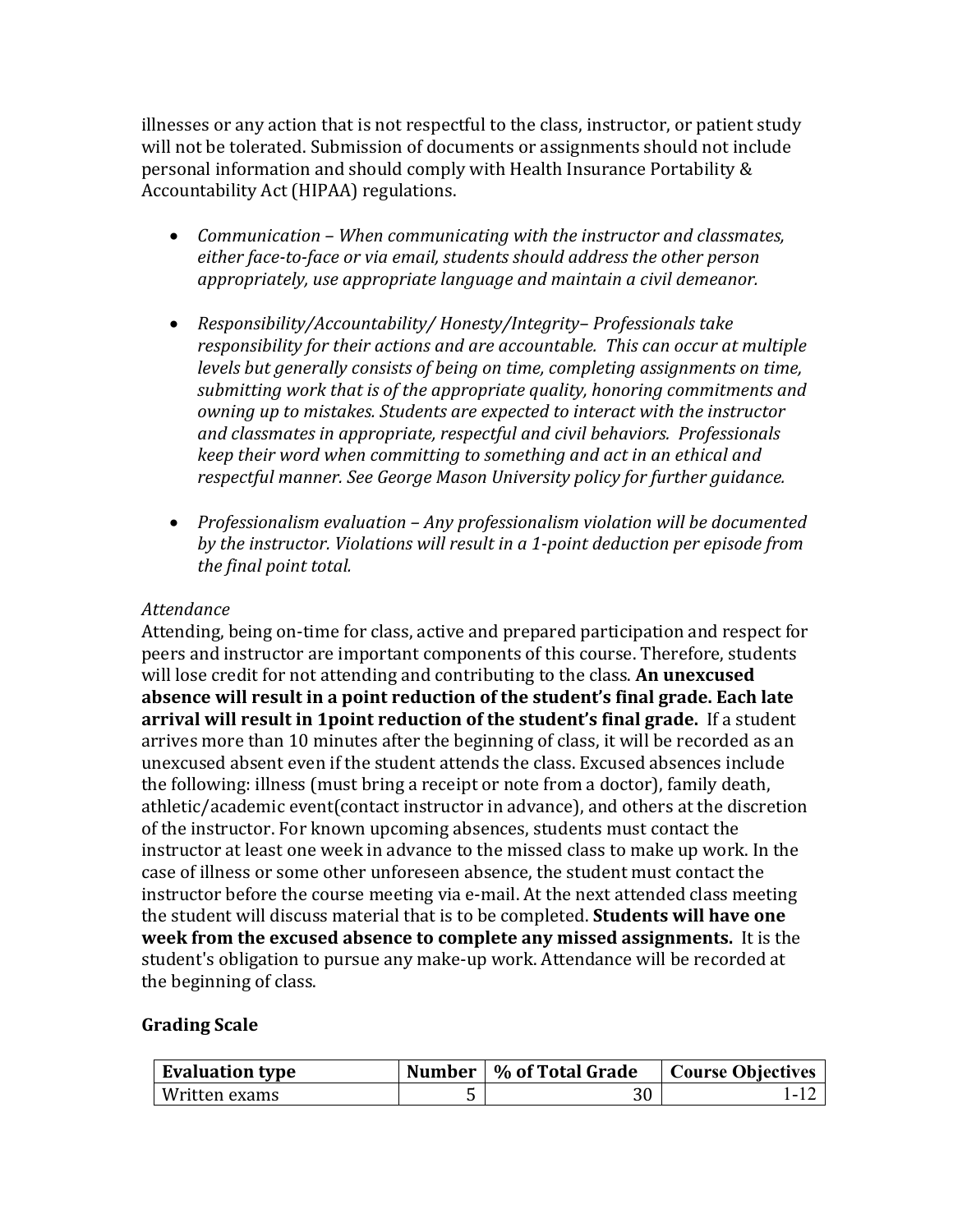| Comprehensive Final Exam   |      |  |
|----------------------------|------|--|
| Quizzes                    | 1 C  |  |
| CAT Assignment             |      |  |
| Attendance/Professionalism | 1 L  |  |
| <b>TOTAL</b>               | 00 ا |  |

**Students will be evaluated on content standards (knowledge gained).** 

**The student's final letter grade will be earned based on the following scale:** 

| Grade       | Percentage   |
|-------------|--------------|
| A           | $94 - 100\%$ |
| А-          | $90 - 93\%$  |
| $_{\rm B+}$ | $88 - 89\%$  |
| R           | $84 - 87%$   |
| B-          | $80 - 83\%$  |
| $\subset$   | $70 - 79\%$  |
|             | $0 - 69\%$   |

#### **\*Although a B is a satisfactory grade for a course, students must maintain a 3.00 average in their degree program and present a 3.00 GPA on the courses listed on the graduation application.**

Every attempt will be made to grade and return assignments in a timely manner to provide students with constructive feedback. To provide students the opportunity to fully assess the feedback provided on graded assignments, the professor will be happy to answer any questions at the next class period following the return of the assignments or during the professor's office hours. The professor acknowledges the passion with regards to grades, but unprofessional and uncivil behavior either in person or through other modes of communication will not be tolerated.

### *Assignments*

Late assignments will not be accepted. Assignments should be submitted at the beginning of the class meeting on the due date. Late assignment will result in a zero  $(0)$  for the assignment. This applies to electronic submissions as well.

You MUST follow provided directions completely on all assignments. Failure to do so will result in a zero  $(0)$  for the assignment.

#### **Statement on Progression of Course**

You as the student must take responsibility in taking the time to be an active participant. You must complete the assigned readings; watch the video lectures if provided or review the provided PowerPoint and study. Please be aware that this course is **not** self-paced. Students are expected to meet *specific deadlines* and *due dates* listed in the **Class Schedule** section of this syllabus. It is the student's responsibility to keep track of the weekly course schedule of topics, readings, activities and assignments due.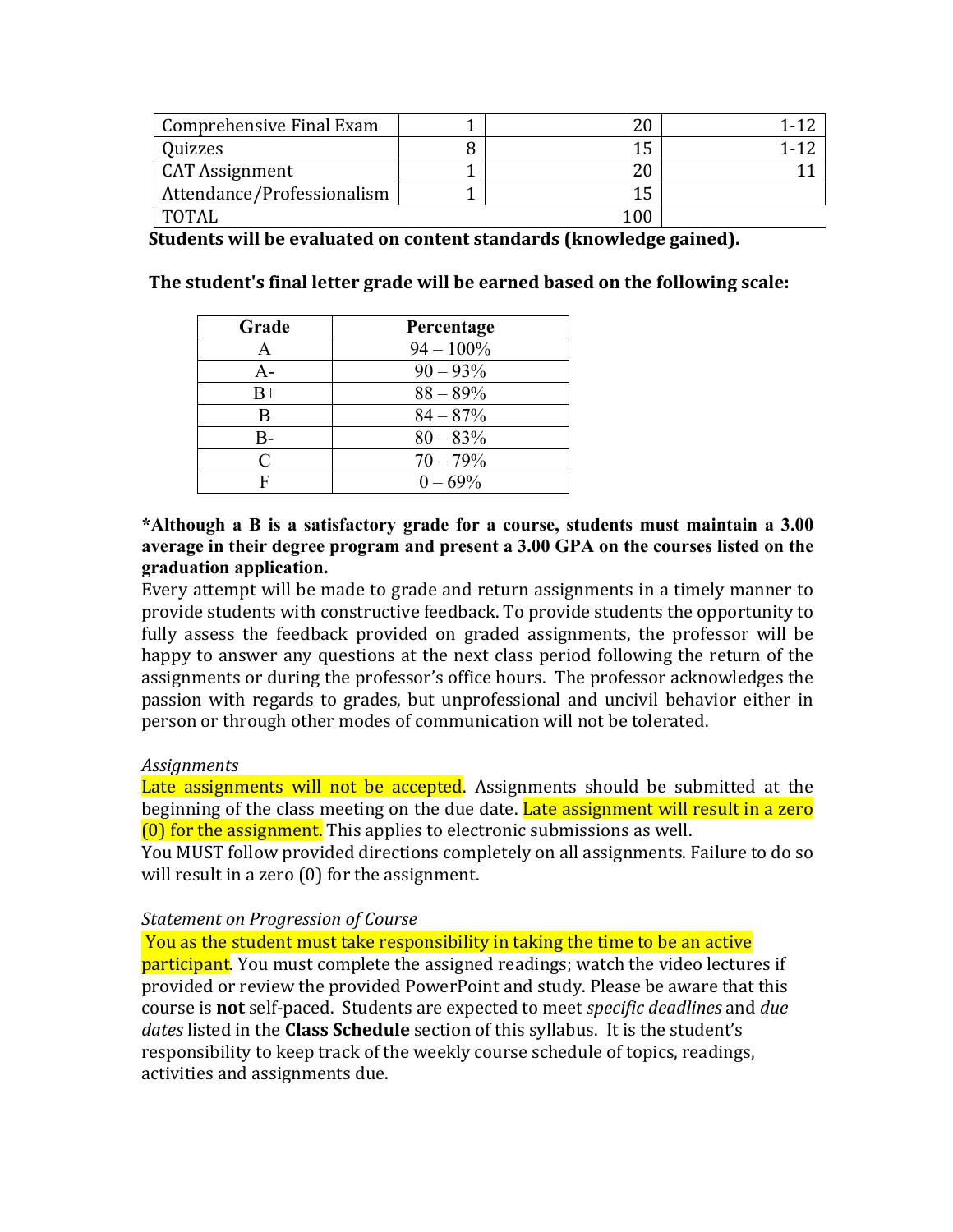### **Professional Disposition**

It is critical each student conduct themselves in an appropriate manner and decorum fitting of a health care provider. Making light of injuries, conditions, or illnesses that is not respectful to the class, instructor, or patient study will not be tolerated. Submission of documents or assignments should not include personal information and comply with Health Insurance Portability & Accountability Act (HIPPA) regulations. See https://cehd.gmu.edu/students/polices-procedures/

## **Technology Use During Class**

As per GMU policy, all sound emitting technology is required to be turned off and put away during the lecture and laboratory class meeting times. Additionally, no laptop computers or tablets will be permitted for use during class time; the exceptions are for use during presentations/projects, and technology deemed as necessary by the Office of Disability Services. Students utilizing various technology devices during class will be asked to leave class and will not be permitted to complete course work or receive any points for assignments that day.

### **E-Mail Correspondence**

Only messages that originate from a George Mason University address will be accepted; thus, your e-mail address must end in gmu.edu. The instructor will not read e-mail messages not originating from a GMU account. Also, when corresponding with any professional at GMU or off campus via e-mail, use the following, appropriate professional format; any e-mail not using this format will be returned to the students for revision before a response will be issued:

Dear Dr. Fyock (Beginning salutation)

I am looking forward to your class. (Text body)

Regards, (Ending Salutation) (Your name)

|                          | Class Schedule |            |                                                                           |                                                   |
|--------------------------|----------------|------------|---------------------------------------------------------------------------|---------------------------------------------------|
| <b>Focus/Week/Date</b>   |                |            | <b>Focus</b>                                                              | Due                                               |
| <mark>ntroduction</mark> | Week           | October 18 | Introduction & Basis of rehab<br>Read: Chapters 1-4<br><b>Review PPTs</b> | <b>Quiz #1 Due 9:30 AM</b><br><b>Chapters 1-4</b> |
|                          |                | October 20 | Components of Rehabilitation<br>Read: Chapters 5-7<br><b>Review PPTs</b>  | Quiz #2 Due 9:30 AM<br><b>Chapters 5-7</b>        |

# **Class Schedule**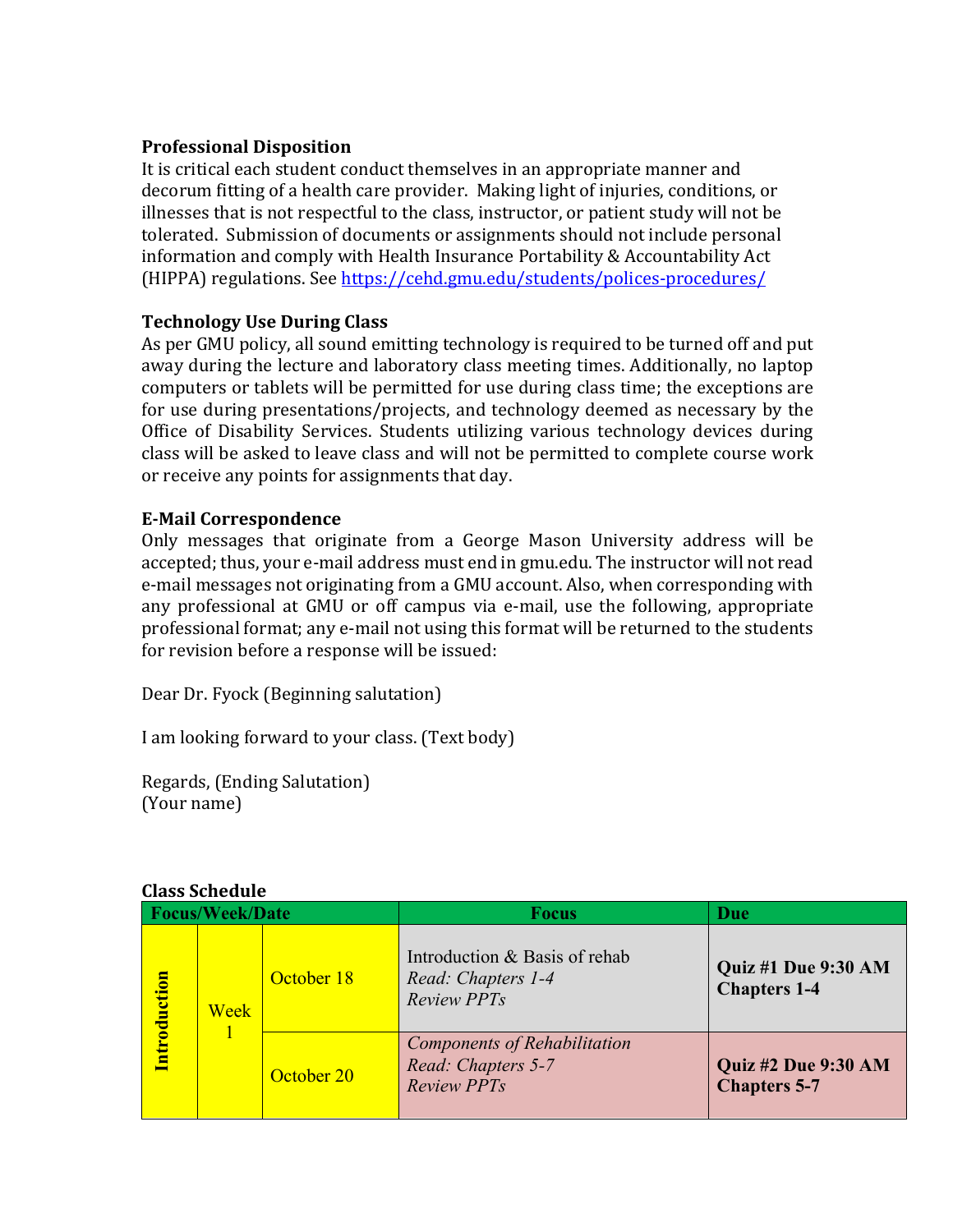| <b>Components of Rehab</b>              | Week<br>$\overline{2}$ | October 25  | Components of Rehabilitation<br>Read: Chapters 9-10<br><b>Review PPTs</b>                                      | Exam $#1$<br><b>Chapters 1-7</b>                                                                     |
|-----------------------------------------|------------------------|-------------|----------------------------------------------------------------------------------------------------------------|------------------------------------------------------------------------------------------------------|
|                                         |                        | October 27  | Components of Rehabilitation<br>Read: Chapters 11-12, 15<br><b>Review PPTs</b>                                 | <b>Quiz #3 Due 9:30 AM</b><br><b>Chapters 9-12, 15</b>                                               |
|                                         |                        |             |                                                                                                                |                                                                                                      |
| <b>Components of Rehab</b>              | Week                   | November 1  | Range of Motion/Flexibility<br>Read: Chapters 8, 13, 14<br><b>Review PPTs</b>                                  | Quiz #4 Due 9:30 AM<br><b>Chapters 8, 13-14</b>                                                      |
|                                         | $\overline{3}$         | November 3  | <b>Continue Range of Motion/Flexibility</b>                                                                    | Exam# $2$<br><b>Chapters 9-12</b>                                                                    |
|                                         |                        |             |                                                                                                                |                                                                                                      |
| <b>onents of Rehab</b><br>$_{\rm Comp}$ | Week<br>$\overline{4}$ | November 8  | Lower Extremity Rehabilitation<br>Techniques<br>Read Chapter 23 & Supporting<br>Articles<br><b>Review PPTs</b> | <b>Quiz #5 Due 9:30 AM</b><br><b>Chapter 23/Readings</b><br>Lab Exam #1-<br><b>Chapters 8, 14-15</b> |
|                                         |                        | November 10 |                                                                                                                | Exam $#3$<br><b>Chapters 8, 13-15</b>                                                                |
|                                         |                        |             |                                                                                                                |                                                                                                      |
| <b>Lower Extremity</b><br><b>Rehab</b>  | Week<br>5              | November 15 | Lower Extremity Rehabilitation<br>Techniques<br>Read Chapter 22 & Supporting<br>Articles<br><b>Review PPTs</b> | <b>Quiz #6 Due 9:30 AM</b><br><b>Chapter 22/Readings</b><br>Lab Exam #2<br><b>Chapter 23</b>         |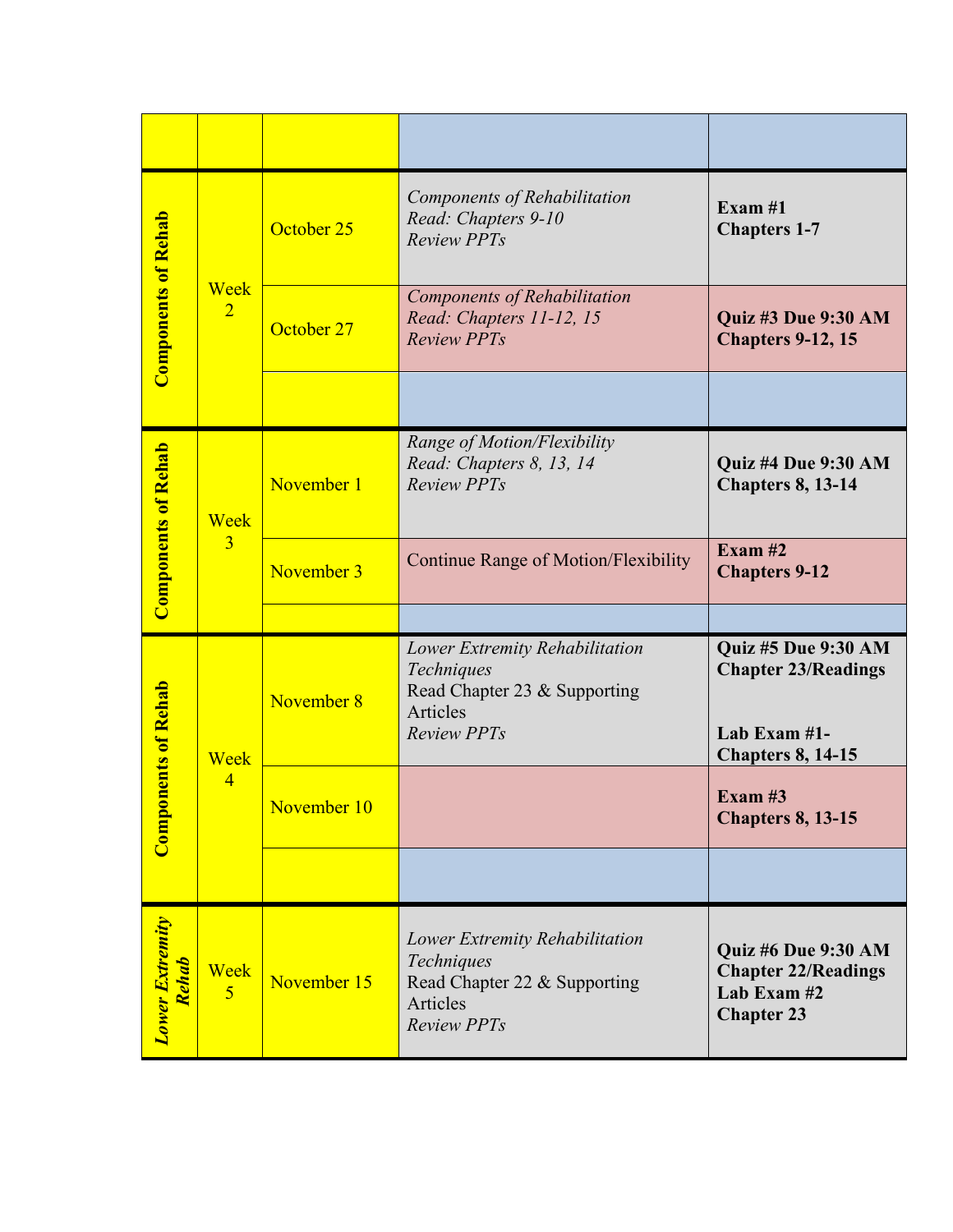|                                                   |                        | November 17 |                                                                                                                         | Exam $#4$<br>Chapters 22, 23 $\&$<br><b>Readings</b>                                  |
|---------------------------------------------------|------------------------|-------------|-------------------------------------------------------------------------------------------------------------------------|---------------------------------------------------------------------------------------|
|                                                   |                        |             |                                                                                                                         |                                                                                       |
| <b>Lower Extremity Rehab Techniques</b>           | Week                   | November 22 | Lower Extremity Rehabilitation<br>Techniques<br>Read: Chapter 21& Supporting<br><b>Articles</b><br><b>Review PPTs</b>   | Quiz #7<br><b>Chapter 21/Readings</b><br>Lab Exam #3<br><b>Chapter 22</b>             |
|                                                   | 6                      | November 24 | <b>Thanksgiving Break</b>                                                                                               |                                                                                       |
|                                                   |                        |             |                                                                                                                         |                                                                                       |
|                                                   | Week<br>$\overline{7}$ | November 29 | Continue Chapter 21                                                                                                     |                                                                                       |
| <b>Lower Extremity Rehab</b>                      |                        | December 1  | Lower Extremity Rehabilitation<br>Techniques<br>Read: Chapters 20 & Supporting<br><b>Articles</b><br><b>Review PPTs</b> | Quiz #8 Due 9:30 AM<br><b>Chapter 20/Readings</b><br>Lab Exam #4<br><b>Chapter 21</b> |
|                                                   |                        |             |                                                                                                                         |                                                                                       |
| <b>Lower Extremity Rehab</b><br><b>Techniques</b> | Week<br>$\overline{8}$ | December 6  | Continue Chapter 20                                                                                                     | Exam# $5$<br>Chapters 20, 21 $&$<br><b>Readings</b>                                   |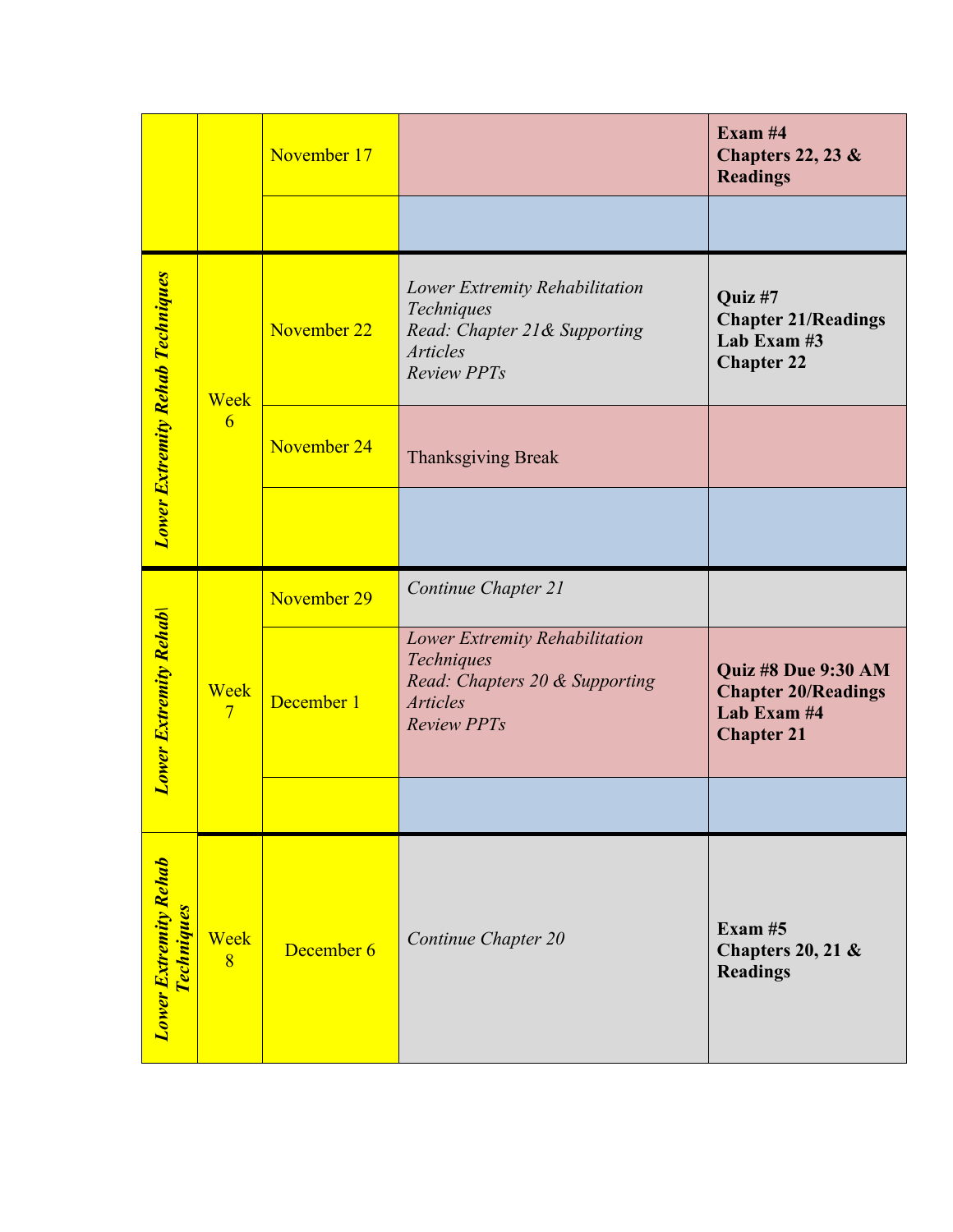|                       | December 8  | <b>Additional Rehabilitation</b><br>Considerations<br>Read: Chapter 16<br><b>IN-CLASS WORKDAY-CAT</b> | Lab Exam $# 5$<br><b>Chapter 20</b>                              |
|-----------------------|-------------|-------------------------------------------------------------------------------------------------------|------------------------------------------------------------------|
|                       |             |                                                                                                       | <b>CAT Assignment Due</b><br><b>December 10 @ 9:30</b><br>am EST |
| Final<br>Exam<br>Week | December 13 | <b>Written Comprehensive Final Exam</b>                                                               | Due 11:59 pm EST                                                 |
|                       | December 13 | <b>Lab Practical Final Exam</b><br><b>Sign up for Exam Time</b><br>$8-12:00$ pm                       |                                                                  |

## Note: Faculty reserves the right to alter the schedule as necessary, with **notification to students.**

## **Core Values Commitment**

The College of Education and Human Development is committed to collaboration, ethical leadership, innovation, research-based practice, and social justice. Students are expected to adhere to these principles: http://cehd.gmu.edu/values/.

# **GMU Policies and Resources for Students**

### *Policies*

- Students must adhere to the guidelines of the Mason Honor Code (see http://oai.gmu.edu/the-mason-honor-code/).
- Students must follow the university policy for Responsible Use of Computing (see http://universitypolicy.gmu.edu/policies/responsible-use-of-computing/).
- Students are responsible for the content of university communications sent to their Mason email account and are required to activate their account and check it regularly. All communication from the university, college, school, and program will be sent to students solely through their Mason email account.
- Students with disabilities who seek accommodations in a course must be registered with George Mason University Disability Services. Approved